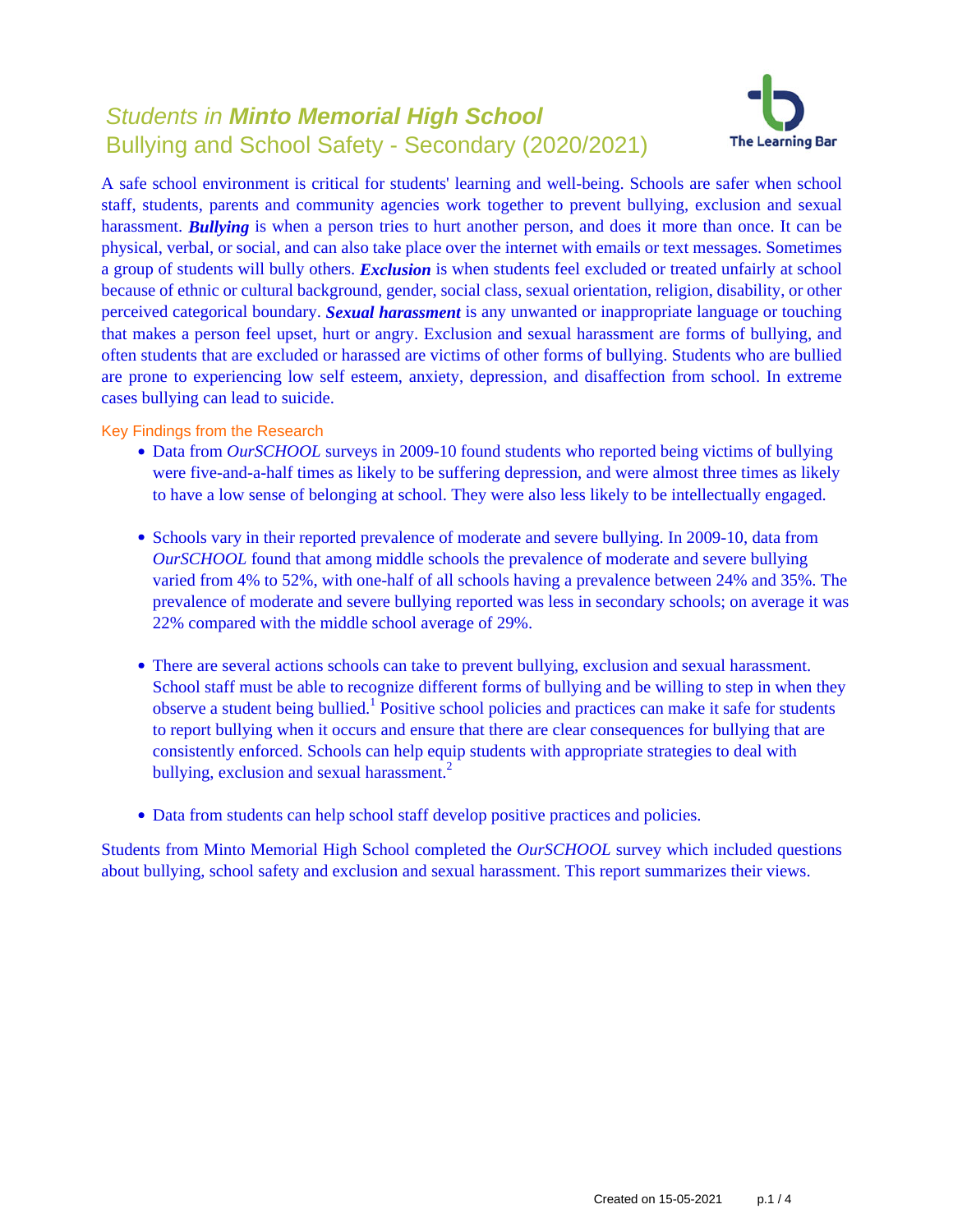# **1. The prevalence of school bullying**

The literature distinguishes between bullies, victims and those who are both bullies and the victims of bullying.<sup>3</sup> The percentage of students who report being victims of bullying is a useful school-level measure of the extent of bullying and its potential effects on youth. Students' reports of taking part in bullying and students' accounts of witnessing bullying are less useful as a school measure, because even a single incident of bullying may be seen or talked about by a wide range of students.

Overall, 38.8% of students in Minto Memorial High School reported being a victim of bullying about once a week or more often, for at least one of the four types of bullying. In addition, *OurSCHOOL* classifies students as being moderate or severe victims. Figure 1 - shows the results for all students in Minto Memorial High School, and separately for boys and girls, compared with the national average. Figure 2 indicates the types of bullying most often experienced by the students at Minto Memorial High School. The results are based on students' reports of being victims of physical, social, verbal and cyber bullying in the previous 30 days.

### **Figure 1: Prevalence of bullying at Minto Memorial High School**



#### **Figure 2: Bullying by Type at Minto Memorial High School**



### **2. Where and when bullying occurs**

Bullying tends to occur most frequently in classrooms, hallways and the lunchroom, but this can vary among schools.<sup>4</sup> Students quickly learn where the 'hot-spots' are, which tend to be places where there is inadequate supervision.<sup>5</sup> Students at Minto Memorial High School were asked where bullying happened most often in and near their school. The results are shown in Figure 3.





The students at Minto Memorial High School were also asked when bullying most often occurred. Figure 4 displays the results.

**Figure 4: When bullying occurs at Minto Memorial High School**

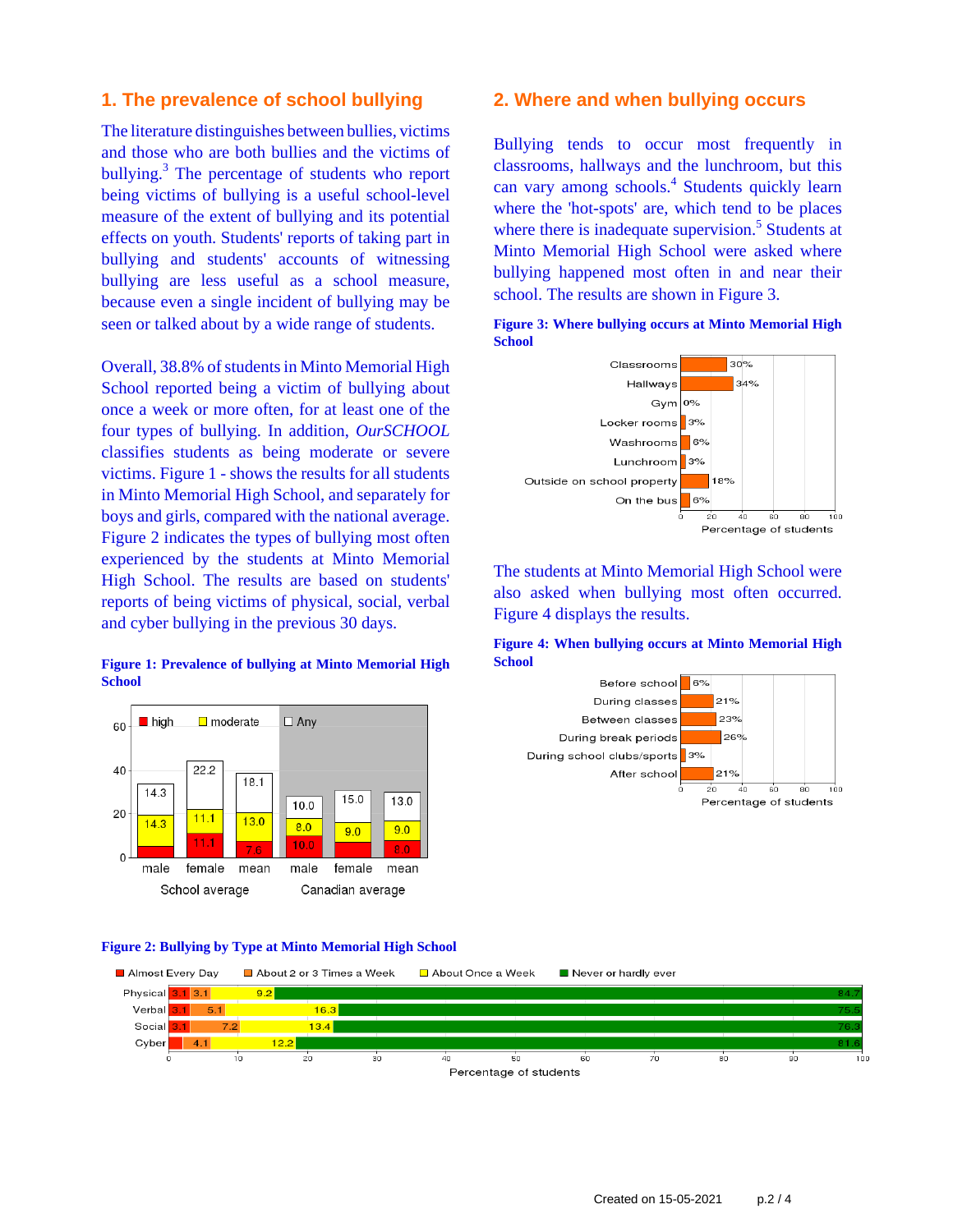# **3. How students respond to bullying**

Students in Minto Memorial High School who reported being bullied in the past 30 days were asked what they did the last time they were bullied. Figure 5 summarizes their responses.

### **Figure 5: How students respond when bullied at Minto Memorial High School**



Figure 6 summarizes student responses when they saw or heard about a student being bullied.

#### **Figure 6: Response when others are bullied at Minto Memorial High School**



# **4. Measures to prevent bullying**

School policies and practices can help prevent student bullying. Students at Minto Memorial High School indicated the extent to which they felt certain anti-bullying measures were practiced in their school. Figure 7 shows the percentage of students that agreed or strongly agreed that these practices were evident in their school.

#### **Figure 7: Measures to prevent bullying at Minto Memorial High School**



# **5. Students who feel excluded**

Many students feel excluded by their peers or treated unfairly by school staff because of their ethnic or cultural background, gender, social class, sexual orientation, religion, disability, or other perceived categorical boundaries. Figure 8 shows the percentage of students who felt excluded by other students for various reasons.

### **Figure 8: Reasons students feel excluded at Minto Memorial High School**



Figure 9 shows the percentage of students who felt they were treated unfairly by school staff for these same reasons.

**Figure 9: Reasons students feel they are treated unfairly by staff at Minto Memorial High School**